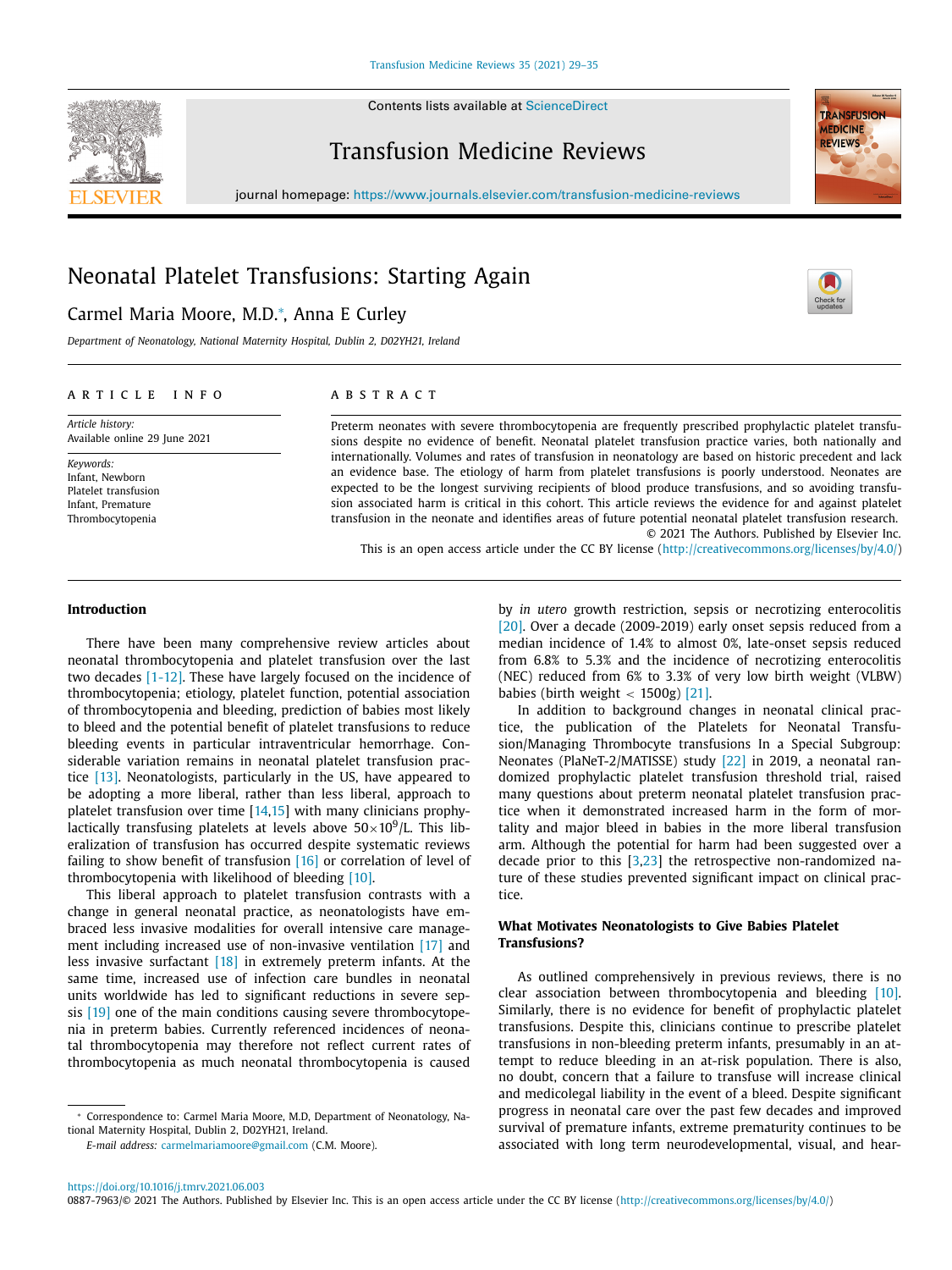ing impairment. There is a high risk of death and major brain injury at early gestations. Nearly seven percent of VLBW infants will have cerebral palsy [\[24\]](#page-5-0) and 25%−50% will have cognitive or be-havioral deficits [\[25\].](#page-5-0) VLBW infants also have high rates of dysfunction in other cognitive areas such as attention, visual processing, academic progress and executive function. Three out of four babies born weighing less than 750 g will have school difficulties even if they have no neurosensory impairment and normal intelligence [\[26\].](#page-5-0) As a result many neonatologists are very focused on prevention of complications known to affect survival and long term neurodevelopment such as intraventricular hemorrhage (IVH), one of the commonest causes of hemorrhage in preterm infants [\[27\].](#page-5-0) Severe IVH is associated with a high probability of death or disability, with grade III hemorrhage predicting cerebral palsy (CP) in 26% (95% CI 13−45%) and grade IVpredicting abnormal neurodevelopmental outcome in 47% (95% CI 31−64%) [\[28\].](#page-5-0) Despite changes in neonatal care and prophylactic platelet transfusion practice, the incidence of intraventricular hemorrhage has stayed the same however over the last decade (median incidence any IVH 22%, severe IVH (grade 3 or grade 4) 6.5% vs, 6.8% 2009 vs, 2019) [\[21\]](#page-5-0) which might have prompted neonatologists to consider whether prophylactic platelet transfusions were playing a useful role in prevention

#### *What Evidence Do Neonatologists Have to Guide Platelet Transfusion?*

Until recently, the only evidence neonatologists had to support or refute prophylactic platelet transfusion in the preterm neonate was a single randomized controlled trial from 1993 and a series of retrospective cohort analyses [\[3,29\]](#page-5-0). In 1993, a randomized controlled trial by Andrew et al.[\[29\]](#page-5-0) in 152 VLBW babies, demonstrated that prophylactic platelet transfusion to maintain a platelet count greater than  $150\times10^9$ /L compared to  $50\times10^9$ /L did not reduce the incidence or severity of all categories new onset IVH in preterm neonates. Of note, the rate of new major IVH was increased in the higher threshold group but numbers were too small (12 grade III or IV in the higher threshold vs, 5 in the lower threshold) to assess if this was a chance effect.

Since 1993 many of the studies of platelet transfusion in preterm infants have been observational and retrospective. In 2005, Kenton et al demonstrated platelet transfusions were not associated with improvement in mortality or morbidity (short bowel syndrome or cholestasis) in neonates with NEC [\[23\].](#page-5-0) Babies who had received higher number and volume of platelets had higher morbidity but it was not possible to determine whether this reflected background severity of illness or effect of platelet transfusions. In 2007 Baer et al. [\[3\]](#page-5-0) retrospectively reviewed 1600 thrombocytopenic babies in the NICU and reported that for all levels of platelet count, babies that received platelet transfusions had a higher mortality rate. Sensitivity analysis of the study suggested that transfusions themselves were likely responsible for some of this harm [\[3\].](#page-5-0) Further analysis by the same group in 2009 of babies with platelet counts  $<$  50 $\times$  10<sup>9</sup>/L showed mortality was not predicted by lowest platelet count but by number of platelet transfusions [\[30\].](#page-5-0) Hemorrhages were also not predicted by the lowest platelet count. Major IVH occurred in 20% of babies who had received >10 platelet transfusions compared to 4% in babies who received none.

A 2014 structured review assessed the association between platelet transfusion and bleeding in various patient groups including neonates in the NICU, however the researchers did not distinguish between major and minor bleeds and did not assess the relationship between platelet count and bleeding or take into account temporal ambiguity or timing of the thrombocytopenia in relation to the bleed [\[31\].](#page-5-0) Their findings demonstrated the lack of clear evidence in this field and concluded that for critically ill preterm neonates with severe thrombocytopenia and no evidence of bleeding, there was insufficient evidence to make a recommendation for or against platelet transfusion.

In 2019, a further systematic review by Fustolo-Gunnink et al. [\[16\]](#page-5-0) included 30 studies assessing platelet count and bleeding. There were significant methodological limitations to the data assessed: only four showed clear temporal relationships between thrombocytopenia and bleeding, of which two suggested thrombocytopenia was associated with pulmonary hemorrhage and two suggested that platelet count was not associated with any type of bleeding including pulmonary hemorrhage. Three studies assessed the association between platelet transfusion and bleeding but none demonstrated association of platelet transfusion with reduced bleeding risk. The authors concluded prophylactic platelet transfusions might not reduce bleeding risk in preterm neonates.

The PlaNeT-2/MATISSE study was the first randomized trial of platelet transfusion thresholds in current use to prevent bleeding in neonates [\[22\].](#page-5-0) There were 660 infants recruited with a median gestational age of 26.6 weeks in the UK, Ireland and The Netherlands. The primary outcome was a composite of death or major bleeding, quantified with the use of a validated neonatal bleeding assessment tool  $[32]$ . The study demonstrated that a higher threshold for prophylactic platelet transfusion:  $\langle 50 \times 10^9 \rangle$ L versus  $<$ 25 $\times$ 10<sup>9</sup>/L showed increased composite outcome of death and/or major bleeding within 28 days of randomization (26% versus 19%, OR 1.57, 95% CI 1.06-2.32). The study also demonstrated a higher incidence of bronchopulmonary dysplasia in babies transfused at the higher threshold (63% vs, 54%, 95% OR 1.57, 95% CI 1.06-2.32). There was no difference in necrotizing enterocolitis (NEC) or sepsis.

In 2019, Kumar et al published their study which randomized preterm thrombocytopenic neonates to liberal platelet transfusion (to maintain platelet count  $>100\times10^9$ /L) or standard treatment (to maintain platelet count  $>20\times10^9$ /L) [\[33\].](#page-5-0) The trial used platelet volumes greatly in excess of those used in routine practice and babies with platelets  $< 50 \times 10^9$ /L were given a minimum of 40 mL/kg of platelets. Although the primary outcome of interest was patent ductus arteriosus closure, the study noted a significantly higher rate of IVH in the liberally-transfused group: 41% of infants had any grade of IVH in the liberal transfusion group compared with 4.5% in the restrictive group. They also noted a 4.3% increase in IVH for every extra 1 mL/kg volume of platelets transfused. See [Table](#page-2-0) 1.

### **What Are the Limitations of the More Recent Randomized Controlled Trials Which Could Help Plan Future Research?**

What is the relevance of Andrew's study to current practice? Although a landmark study in its time, a current problem with the study by Andrew et al. [\[29\]](#page-5-0) is that it reflects neonatal practice from several decades ago using higher transfusion thresholds (150 $\times$ 10<sup>9</sup>/L) and potentially a different cohort of babies with higher median gestational age and birth weight by comparison to the PlaNeT-2/MATISSE [\[22\]](#page-5-0) study (900g vs, 740g) and a lower overall mortality rate (17.8%). The group was not large enough to determine whether there was a significant difference in severe IVH rather than all grades IVH between groups. There was also no longterm follow up of the cohort in terms of neurodevelopmental outcome.

The study of platelet transfusion to promote PDA closure by Kumar et al. [\[33\]](#page-5-0) was useful and in relation to the publication of the PlaNeT-2/MATISSE study timely in its findings. The ductus arteriosus connects the pulmonary artery to the aorta in the fetus, but should close postnatally when pulmonary circulation is established. Morbidity may be associated with a patent ductus arteriosis, [\[34\]](#page-5-0) however controversy remains about whether or not treatment of PDA is beneficial [\[35\].](#page-5-0) The randomized trial of platelet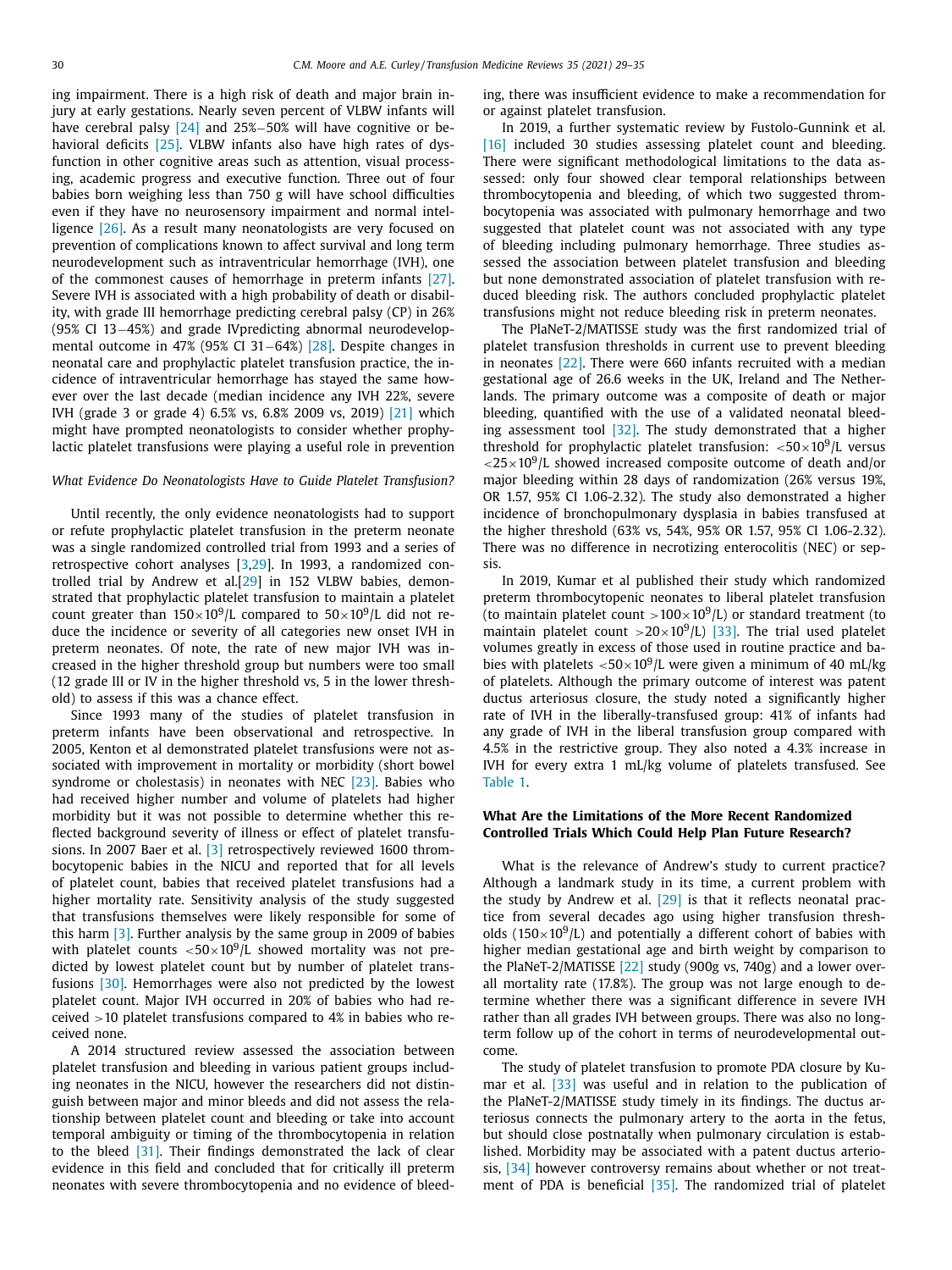<span id="page-2-0"></span>

|               |      | Randomized controlled trials of platelet transfusion                                                                                                                  |                                                                                                        |                                                                                         |                         |                                                                                                                                                                                                                                                                         |                                                                                                                      |                                                                                                                                                                                                           |
|---------------|------|-----------------------------------------------------------------------------------------------------------------------------------------------------------------------|--------------------------------------------------------------------------------------------------------|-----------------------------------------------------------------------------------------|-------------------------|-------------------------------------------------------------------------------------------------------------------------------------------------------------------------------------------------------------------------------------------------------------------------|----------------------------------------------------------------------------------------------------------------------|-----------------------------------------------------------------------------------------------------------------------------------------------------------------------------------------------------------|
| Authors       | Year | Population                                                                                                                                                            | Intervention                                                                                           | Control                                                                                 | Primary outcome         | Transfusion/bleeding outcomes                                                                                                                                                                                                                                           | Clinical outcomes                                                                                                    | Results                                                                                                                                                                                                   |
| Andrew et al. | 1993 | gestational age <33 weeks, $N = 152$ platelet transfusion<br>platelet count < $150 \times 10^9$ /L<br>Birth weight 500-1500g,<br>first 72 hours, no major<br>bleeding | at threshold of<br>$150 \times 10^{9}$ L<br>Prophylactic                                               | platelet transfusion extension of IVH<br>at threshold of<br>Prophylactic<br>$10^{9}$ /L | Incidence or            | Amount of blood product support<br>administered, bleeding time, IVH                                                                                                                                                                                                     |                                                                                                                      | New or extended IVH: 28%<br>intervention vs.control<br>$(22/78)$ vs.26% $(19/74)$<br>$(P = 0.73)$ .                                                                                                       |
| Curley et al. | 2019 | weeks, a platelet count of<br>bleeding within 72 hours<br>$<$ 50 $\times$ 10 <sup>9</sup> /l, no major<br>Gestational age <34<br>of randomization                     | $N = 660$ platelet transfusion<br>at threshold of<br>Prophylactic<br>$10^{9}$ /                        | platelet transfusion<br>at threshold of<br>Prophylactic<br>$10^{9}$ /L                  | Death or major<br>bleed | bleeding (fatal, life-threatening, or<br>requiring fluid boluses or red-cell<br>Number of platelet transfusions,<br>major and minor bleeding (IVH,<br>transfusion) transfusion-related<br>pulmonary hemorrhage, frank<br>rectal bleeding, and severe<br>adverse events. | Chronic lung disease,<br>Neurodevelopmental<br>outcome at 2 years<br>new sepsis, new<br>enterocolitis<br>necrotizing | 1.57; 95% CI 1.06 to 2.32;<br>Death/major bleeding: 1%<br>$(85/324)$ vs. 19% (61/329)<br>intervention (odds ratio,<br>$P = 0.02$ ).                                                                       |
| Kumar et al.  | 2019 | NSAID treatment for PDA<br>postnatal age, receiving<br><35 weeks' gestation<br>detected $<$ 14 days of<br>neonates with PDA                                           | platelet transfusion<br>at threshold of<br>10 <sup>9</sup> /L<br>$N = 44$ Prophylactic<br>$100 \times$ | platelet transfusion<br>at threshold of<br>Prophylactic<br>$< 20 \times 10^{9}$ /L      | Time to PDA<br>closure  | skin bleed), new-onset IVH of any<br>study period, clinical bleeds (any<br>endotracheal, gastrointestinal, or<br>grade and grades III and IV IVH,<br>concentrate received within the<br>Cumulative volume of platelet<br>visible fresh oral, nasal,<br>mortality        | PDA closure                                                                                                          | groups (unadj hazard ratio<br>closure: 72 hours in both<br>IVH: liberal transfusion<br>group, 40.9% (9/22) vs<br>9.1% (2/22) restrictive<br>0.88 [95% CI 0.4-1.9];<br>Median time to PDA<br>$P = .697$ ). |

**Table 1**

group  $(P = .034)$ .

 $(1 - 034)$ 

transfusion performed by Kumar et al. [\[33\]](#page-5-0) was based on their prior finding that platelet count less than  $100\times10^9$ /L predicted delayed ductal closure and was associated with a hemodynamically significant PDA. The authors speculated that giving platelets would expedite ductal closure by facilitating clot formation. They included preterm babies less than 35 weeks gestation at birth who had an echocardiographically hemodynamically significant PDA and coexistent thrombocytopenia with platelets  $\langle 100 \times 10^9 \rangle$ L. Their sample size was calculated based on PDA closure as a primary outcome (not IVH) however any grade of IVH, or new finding of more severe grade 3 or 4 IVH within 120 hours of randomization were pre-defined secondary outcomes.

The study was small consisting of only 44 babies. All babies were treated with a non-steroidal anti-inflammatory agent to try to close the PDA in addition to platelet transfusion. Although bleeding was only recorded for 120 hours after the study intervention occurred, mortality at any time during hospital stay was included. The study did not appear to use a validated bleeding assessment tool but did report visible bleeding from mouth, nose, ET, GI or skin in addition to IVH. The volumes given in Kumar et al's study depended on the pre-transfusion platelet count. If the platelets were less than  $50\times10^9$ /L, two back to back transfusions of 15mls per kg per transfusion were given. The authors speculated that there was little chance that the platelets would increase to >100×10<sup>9</sup>/L with a single transfusion. As a result, babies in the study received a median of 30mls/kg and babies with platelets  $<$  50 $\times$ 10<sup>9</sup>/L received 30mls/Kg in two transfusions presumably over a short period of time (duration of infusion not stated in the trial protocol or article).

The incidental finding of increased IVH is potentially useful because it may indicate that a hemodynamic cause for increased IVH is more likely in the setting of high or rapid volumes of transfusion. The study, although differing in purpose of intervention, did parallel the trend in results seen in the trial by Andrews et al. [\[29\]](#page-5-0) showing an increase in severe IVH. Probably due to the size of the study several important neonatal outcomes were not predefined in the study by Kumar et al such as NEC or BPD [\[36\].](#page-5-0) As preterm babies often have significant acute and chronic inflammatory lung disease related to preterm lung structure, volutrauma and hyperoxia there is potential for significant platelet induced inflammatory lung injury. Overall, despite the obvious limitations of design and study size the study may help us determine potential mechanism of harm noted in the larger PlaNeT-2/MATISSE [\[22\]](#page-5-0) study.

#### **PlaNeT-2/MATISSE Study**

The PlaNeT-2/MATISSE study [\[22\]](#page-5-0) was the first randomized trial since 1993 to randomly assign platelet transfusion thresholds in preterm infants. It demonstrated an increased rate of death or major bleeding in babies assigned to a higher platelet transfusion threshold ( $>50\times10^{9}$ /L). A significant strength of the study was its size; recruiting 660 infants making it the largest neonatal platelet transfusion trial to date. The actual incidence of mortality or major bleed recorded in the trial was higher than the protocol predicted incidence, indicating the study was likely to have been adequately powered and also showing that investigators were unlikely to have shown systemic consenting bias towards less sick babies. The trial included babies (37%) with early (defined as  $<$  5 days for the purpose of the study) and late (63%) thrombocytopenia. Early thrombocytopenia is often associated with placental insufficiency and *in utero* growth restriction. It tends to be self-resolving and values normalize by 7-10 days after birth on average [\[37\].](#page-5-0) Despite its more 'benign' nature, neonatologists often transfuse babies with early thrombocytopenia in an attempt to 'prevent' IVH, as 95% of IVH occurs in the first 72 hours of life [\[38\].](#page-5-0) Late thrombocytopenia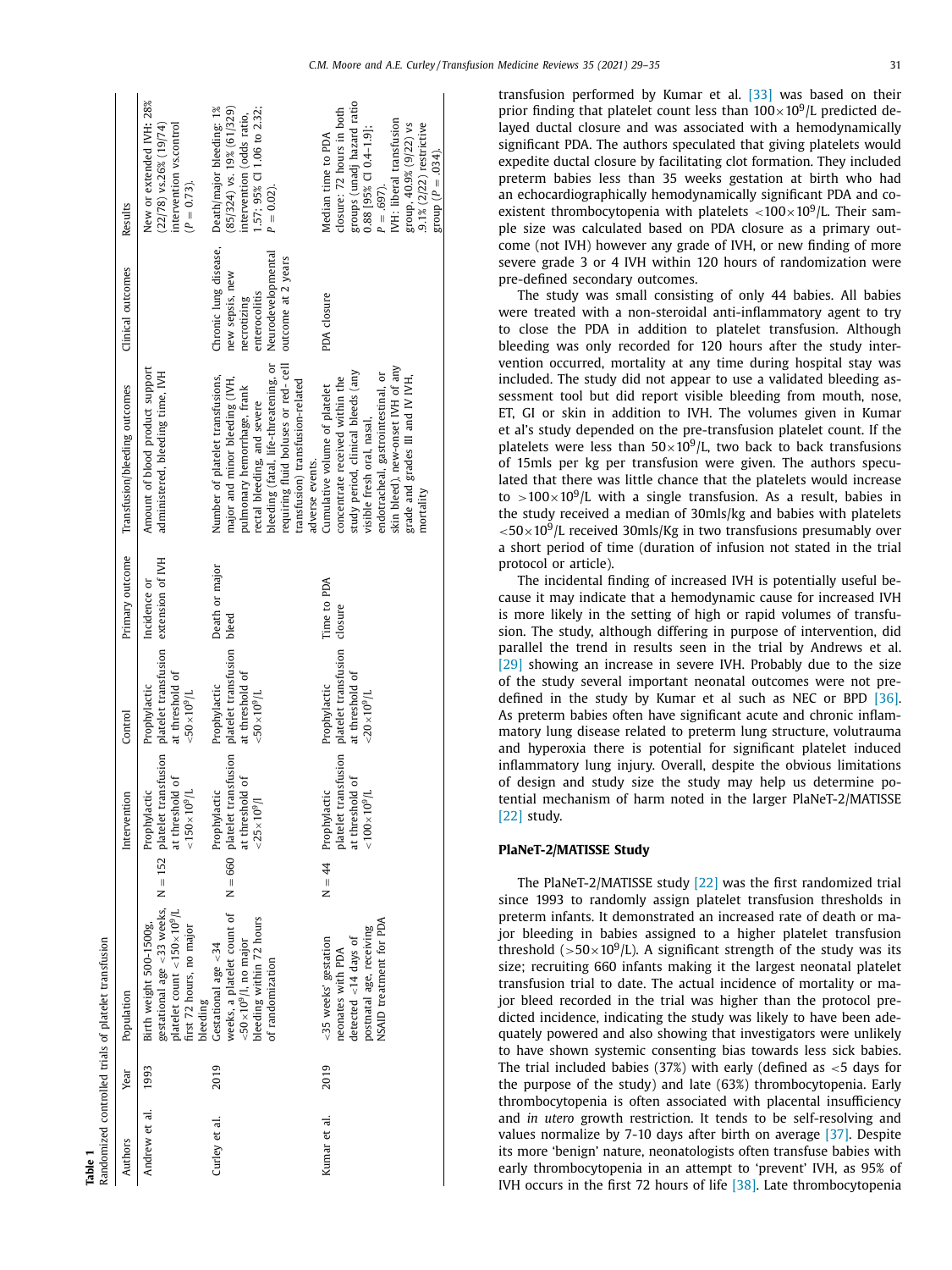is typically related to NEC or sepsis, and platelets show increased rates of consumption [\[39\].](#page-5-0) Although neonatologists would probably argue against exclusion of either cohort it did lead to a heterogeneous group of infants and with only 37% of babies showing early thrombocytopenia, this study may not be sufficient to deter early platelet transfusion in this group.

The study team developed a bleeding assessment tool for use in the study and validated it internationally [\[32\].](#page-5-0) Prospective collection of bleeding data was a significant strength of the study. The classification of rectal bleeding was difficult and the study team chose a pragmatic definition of visible blood per rectum. Delineating rectal bleeding events was difficult however but reassuringly when rectal bleeding was excluded from analysis the primary outcome remained significant. In terms of cerebral bleeds, dilatation of cerebral ventricles <1 week after bleed was considered a bleed extension (severe bleed) but if it occurred  $\geq$ 1 week was considered post-hemorrhagic hydrocephalus. These were pragmatic definitions based on majority consensus of the study neonatologists but lacked more robust grounds than this.

There was good adherence to the protocol and data completion was high for primary and secondary outcomes. Thirty-nine per cent of babies recruited to the PlaNeT-2/MATISSE study however had already received platelets prior to randomization. The study included important neonatal secondary outcomes such as sepsis, NEC, retinopathy of prematurity and bronchopulmonary dysplasia (BPD) [\[36\].](#page-5-0) BPD, also known as chronic lung disease of prematurity, is defined as the requirement for supplemental oxygen or respiratory support at a corrected age of 36 weeks and PlaNeT-2/MATISSE is the only randomized study of platelet transfusions in the NICU that has reported BPD as an outcome despite the clinical relevance of this in neonatology and biologic plausibility for causation. Even after adjustment for gestational age and initial severity of illness, BPD is among the most significant predictors of future neurodevelopmental impairment in infancy, early childhood and adolescence (57% vs, 37% for VLBW matched infants) and 20% of babies with BPD have IQ scores <70 compared to 11% of VLBW infants without BPD [\[40\].](#page-5-0) Survivors have high rates of asthma and diminished pulmonary function into adulthood. The PlaNeT-2/MATISSE study [\[22\]](#page-5-0) demonstrated a higher rate of BPD in neonates in the higher transfusion threshold group. Platelets have significant immunologic and inflammatory effects which could mediate effects in the extensive pulmonary vascular bed [\[41,42\]](#page-5-0). Preterm infants with BPD have higher levels of pro-inflammatory mediators on bronchoalveolar lavage compared to preterm infants who do not have BPD [\[43\].](#page-5-0) It is hypothesized that bioreactive components in platelet transfusions could contribute to the lung injury involved in BPD. In terms of neurodevelopmental follow up at 2-years of age the PlaNeT-2/MATISSE study is also strong in that is has achieved 92% follow up rates (awaiting analysis).

Secondary analysis of the trial results to assess heterogeneity of treatment effect by Fustolo-Gunnink et al. [\[44\]](#page-5-0) showed that smaller more preterm babies who were at highest baseline risk of major bleeding and mortality had a greater absolute risk reduction in association with the lower transfusion threshold. This important finding demonstrates that our clinical assumption that platelets may be of greatest benefit in this group (suggested by transfusion rates in ELBW infants)  $\begin{bmatrix} 4 \end{bmatrix}$  is not true and prescribing prophylactic transfusions in this population may be proportionately more harmful. It is interesting to see the rapid acceptance of the new evidence presented by PlaNeT-2/MATISSE [\[45\].](#page-6-0)

There are risks associated with all blood product transfusions. Neonates have the longest potential lifespan living with adverse events associated with blood product transfusion. Despite massive advances in transfusion safety, donor exposure is still a risk. Transfusion of prophylactic platelets despite evidence for benefit appears to indicate that clinicians estimate these risks as low or may only be considering harm only in the form of transfusion associated blood borne infection, or TACO or TRALI. The PlaNeT-2/MATTISE trial reported on general transfusion-associated adverse events although these were not clearly defined [\[46\].](#page-6-0) Neither Andrews [\[29\]](#page-5-0) nor Kumar [\[33\]](#page-5-0) reported on incidence of transfusion associated adverse events. Platelet transfusions have been independently associated with infection in critically ill patients either through direct (stored at room temperature) or indirect infection but sepsis rates were not reported in Andrews et al. [\[29\]](#page-5-0) although they were reported in the trial by Kumar et al. [\[33\]](#page-5-0) and the PlaNeT-2/MATISSE trial [\[22\].](#page-5-0) Although the PlaNeT-2/MATISSE trial did not collect information on ABO incompatibility at the time of recruitment and platelet transfusion, the outcome demonstrating harm has triggered an additional study of platelet donor and storage characteristics in the PlaNeT-2/MATISSE cohort.

#### **What Additional Research Questions Should We Consider?**

## *Which Threshold Should We Chose for Prophylactic Platelet Transfusion or Should Platelets Only be Administered to the Bleeding Baby?*

One question to consider is which threshold should be used for non-bleeding preterm babies with thrombocytopenia? The PlaNeT-2/MATISSE study [\[22\]](#page-5-0) showed the lower threshold was less harmful but didn't establish a safe threshold for platelet transfusion. Should the neonatal community consider another threshold trial? Should it be limited to a more homogenous group of babies with either early or late thrombocytopenia? Is it ethical to redo the PlaNeT-2/MATISSE trial in another setting such as the United States? Adult trials have evaluated lower thresholds than those applied in the PlaNeT-2/MATISSE study but transfusion thresholds established in thrombocytopenic adults cannot be directly applied to neonates because of the major developmental differences in platelet function and hemostasis between preterm neonates and adults [\[47\].](#page-6-0) Future neonatal trials might consider transfusion thresholds similar to those studied in adults  $[48]$  or used in pediatrics [\[49\].](#page-6-0) There are potentially significant barriers to the success of such a trial: the neonatal community may not be ready for a threshold trial at those levels and it would be difficult to recruit an adequate sample size given the infrequency of platelets  $<$  10 $\times$  10<sup>9</sup>/L. Likelihood of protocol violation would also be a significant barrier to completion of a study of this nature.

### *What Role Does Inflammation Play in Potential Harm From Platelet Transfusions and How Should We Assess This in the Neonatal Population?*

It may be useful to consider what role Inflammation plays in potential harm from platelets. There is clear biologic plausibility for harm from platelet transfusion to neonates. Platelets are as important for host immunity, inflammation and angiogenesis as they are for hemostasis [\[41\].](#page-5-0) Although platelets lack a nucleus they contain messenger RNA and all the required transcriptional machinery required for protein synthesis. When platelets become activated they degranulate releasing a vast array of cytokines and chemokines, vasoactive agents, coagulation factors, adhesion molecules and growth factors that play a key role in modulating immune responses. Proinflammatory effects may enhance vascular permeability. IL-1, IL-6, TGB  $β$ , VEGF and TNF $α$  appear to play a crucial role in the sequence of neonatal inflammation [\[50\].](#page-6-0) Platelet transfusions have been independently associated with infection in critically ill patients either through direct infection or through their effects on immunity  $[42]$ . Increased inflammation may explain the increase in mortality, bleeding and lung disease demonstrated in PlaNeT-2/MATISSE and lowering the dose used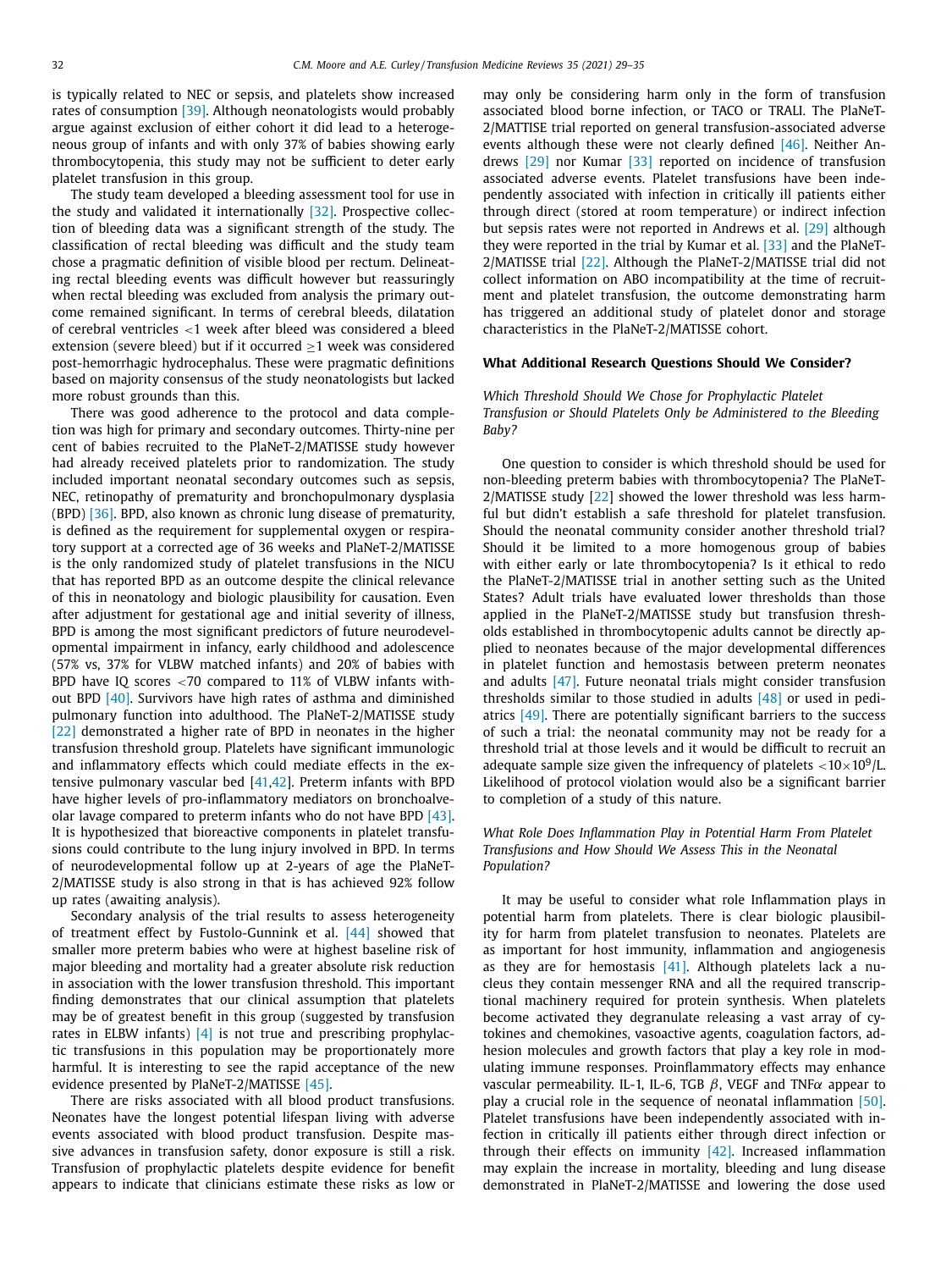may reduce adverse effects of platelet transfusion. Assessment of bronchoalveolar lavage inflammatory markers in ventilated babies may have potential to identify the pulmonary inflammatory response to platelet transfusion. Fecal biomarkers of inflammation show promise in the diagnosis of NEC  $[51]$  – could they be potentially used to identify changes in inflammation?

### *What Role Does Thrombosis Play in Platelet Induced Harm in This Population?*

There is also a potential role for studies assessing platelet transfusions and thrombosis. There are stark developmental differences between preterm recipient and adult donor. The neonatal hemostatic system is a finely balanced system where differences in platelet function are counterbalanced by a relative hypercoagula-bility of neonatal blood [\[47\].](#page-6-0) Neonates have shorter bleeding times despite hypo-reactivity and decreased adhesive capacity of their platelets. We know that *in-vitro* neonatal platelets appear [\[50\]](#page-6-0) to be hyporeactive relative to adult platelets, however we do not know if transfusing adult, more active platelets into the neonate causes a prothrombotic state that could promote micro-thrombosis. Determination of thrombosis in the neonatal population is difficult however and might precipitate a wave of unnecessary anticoagulation with all its attendant risks so studies in this area may not offer much clinical potential [\[52\].](#page-6-0)

## *What Role Does Altered Angiogenesis Play in Platelet Induced Injury, in Particular Retinopathy or Prematurity?*

We also need to understand the role of platelets in neonatal angiogenesis [\[53,54\]](#page-6-0). Stimulation of  $\alpha$ -granules in platelets and megakaryocytes can cause release of proangiogenic and antiangiogenic agents [\[55\]](#page-6-0) which appear to be critical elements in the pathologic process of retinopathy of prematurity (ROP) which is a potentially devastating consequence of prematurity which can cause blindnes[s\[56-58\].](#page-6-0) Activated platelets may have a role in the pathogenesis of ROP [\[58\].](#page-6-0) Vascular endothelial growth factor (VEGF) is also associated with platelets, [\[59-61\]](#page-6-0) and there have been multiple studies of ROP treatment using anti-VEGF monoclonal antibodies [\[62,63\]](#page-6-0).

#### *Does ABO Incompatibility Play a Role in Harm?*

There is limited evidence regarding the ABO matching of platelets transfused to neonates. Although further analysis of the transfusions undertaken in the PlaNeT-2/MATISSE cohort, as is currently underway, may help elucidate this. The ABO blood group system is vital in transfusions that contain red blood cells, however its importance in platelet transfusions is not clear. Type O platelets and plasma have anti-A and anti-B antigens, which can cause the production of ABO immune complexes when non ABOmatched platelet transfusions are administered [\[42\].](#page-5-0) ABO incompatible platelets can be given for logistical reasons, with a study on the pediatric critical care population demonstrating that 32% of the children in their study population receiving non-ABO matched platelet[s\[64\].](#page-6-0) Unlike in the adult population, where any ABO incompatible platelets transfused can contribute to platelet refractoriness in adults, with a potential cumulative effect  $[42]$ , and where ABO matched platelets can provide a greater platelet increment than ABO mismatched platelets [\[65\],](#page-6-0) this study of the pediatric critical care population did not demonstrate any issues with the use of ABO mismatched platelet transfusion[s\[64\].](#page-6-0) The evidence available in the neonatal population about ABO matched platelet transfusions is very limited, however in the adult population there is evidence of potentially deleterious effects of ABO-mismatched platelet transfusions[\[66,67\]](#page-6-0).

## *Which Volumes should be Used in the Setting of Preterm Prophylactic Platelet Transfusion?*

The role of platelet transfusion volumes also needs to be considered. The volume of platelets administered could increase the role of inflammatory, thrombotic or angiogenic mechanisms. Production of systemic cytokines can disturb cerebrovascular autoregulation increasing likelihood of brain injury[.\[68-70\].](#page-6-0) Large volume platelet transfusions may also potentially mediate harm through hemodynamic effects - from the rapid administration of a large volume of fluid into a pressure passive circulation [\[71\].](#page-6-0) not just dose dependent platelet mediated inflammatory effects. Neonatal platelet transfusions are commonly administered at volumes (typically 15 mL/kg/transfusion) based on long-standing historical practice[.\[49\].](#page-6-0)

There is little direct evidence for the neonatal platelet transfusion volumes of 10-20ml/kg in current use[.\[72\].](#page-6-0) The standard platelet transfusion volume (15 ml/Kg, within the range 10-20 ml/kg) represents common neonatal practice going back several decades. The volume has been suggested by recent guidelines [\[49\]](#page-6-0) and its use evidenced by surveys (Get it Right First Time (GIRFT) UK data 2020, personal communication from lead clinician). It is not based on the adult therapeutic dose of approximately 217mls (with  $2.6 \times 10^{11}$  platelets) which would mean that the average 70kg adult would get 3−4ml/kg in one transfusion. It may be based on previous beliefs that neonates need to maintain a higher platelet count than adults, and therefore require a more substantial platelet increment post-transfusion, which is reflected in prior transfusion practices in the neonatal population. Andrew et al in 1993 demonstrated an increment of  $90\times10^9$ /L per 10ml/kg platelet transfusion [\[29\]](#page-5-0) and this has been used historically to support some guidance. The PlaNeT-2 study used 15ml/kg per platelet transfusion[,\[22\].](#page-5-0) which was common practice in the UK between 2010 and 2018. This also corresponds with available guidelines internationally. Volume variation in the PlaNeT-2 trial was limited with a median of 15.2 ml/kg (IQR 14.8 – 16.3) [\[73\].](#page-6-0) There is, however, no current robust evidence supporting this or any other neonatal platelet transfusion volume.

The PlaNeT-3 randomized controlled trial is due to start in 2021 and aims to demonstrate superiority, safety and efficacy of lower volume platelet transfusions in 370 thrombocytopenic preterm neonates less than 32 weeks' gestation and/or less than 1500g at birth. The trial will compare lower (5mL/kg) or standard volume (15mL/kg) transfusions in babies with platelets  $\langle 25 \times 10^9 \rangle$ L. The primary outcome is death or major bleeding within 28 days of randomization. The trial will also assess blood levels of inflammatory mediators pre- and post-platelet transfusion, and record predefined transfusion associated adverse events.

#### *How Quickly Should Prophylactic Platelet Transfusions be Administered?*

The majority of neonatal transfusion treatment guidelines suggest platelets should be infused rapidly (30-60 minutes). This practice most likely derives from adult practice relating to acute major bleeding where limited intravenous access also necessitates rapid administration of product. This is not based on any published evidence and appears to be historical practice. This is likely due to concerns about the clumping and activation of platelets during transfusion, which may be unfounded. In fact, recent evidence suggests that platelets can safely tolerate up to eight hours off the agitator [\[74\].](#page-6-0) Substantial fluctuations in intravascular volume can be harmful to neonates, particularly a large volume bolus in a critically ill acidotic infant with a pressure passive cerebral circulatio[n\[71\].](#page-6-0) We need to reconsider guidance in this area based on research rather than precedent.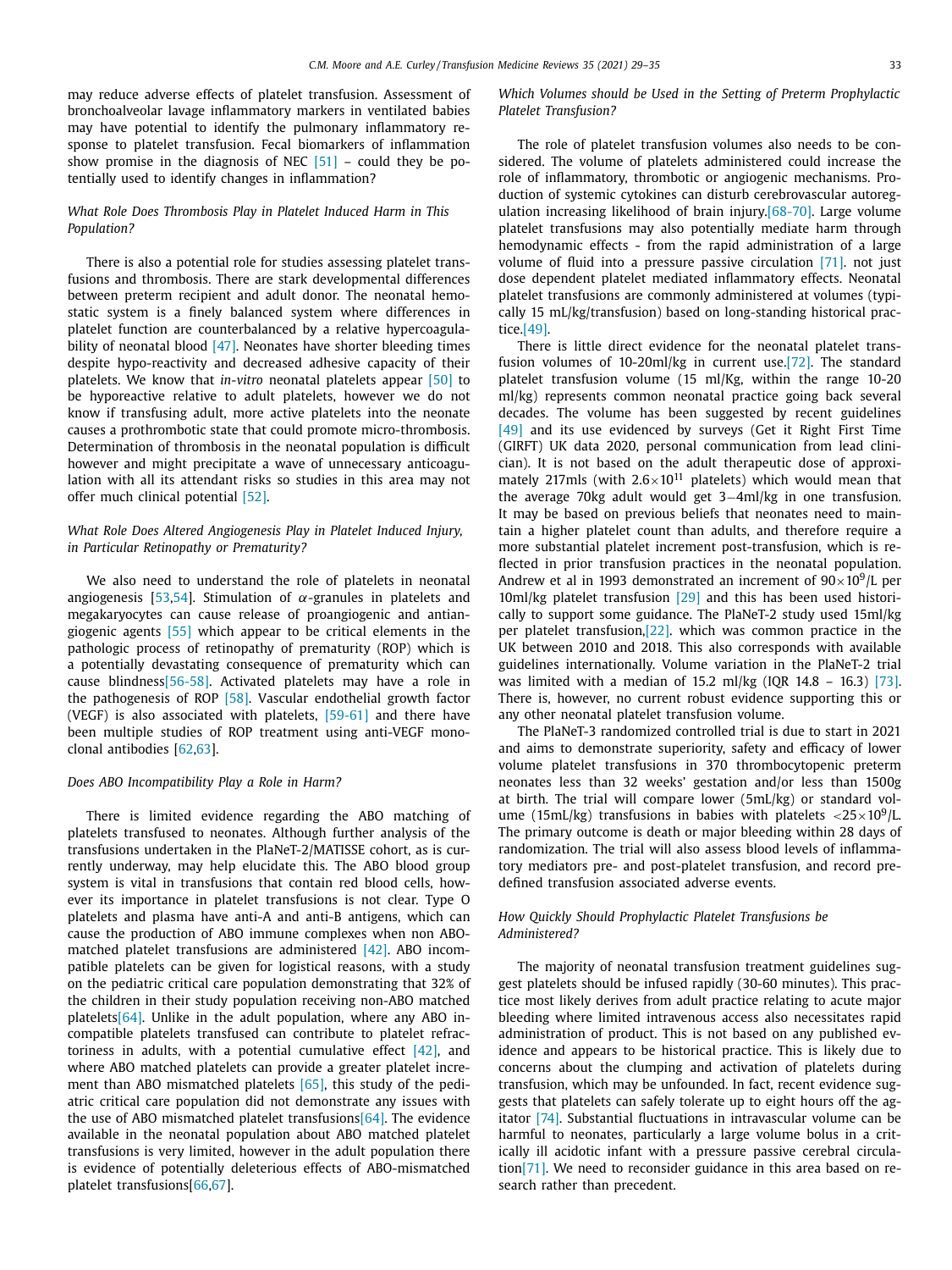<span id="page-5-0"></span>*How Can We Predict Which Babies Are Most Likely to be Harmed by Platelets?*

Much research has been based around predicting which babies are most likely to bleed so that they can be prophylactically transfused. Our research emphasis may need to change as there is no evidence to suggest that extent of thrombocytopenia correlates with likelihood of bleeding or that prophylactic platelet transfusion is helpful in preventing bleeding or mortality. Recent evidence suggests that the converse is true. Should we consider which babies are at higher risk of adverse complications of platelet transfusions? This is likely to be the same cohort that neonatologists previously targeted for transfusion [44] Given the potential for harm, should the alternate uses of platelet transfusions for indications other than bleeding - for example ROP [\[75\]](#page-6-0) or PDA [33] - be discontinued?

There are limited data on TRALI and TACO in neonates, probably related to the difficulty in defining these conditions in this population. Better definitions are required for these conditions in the neonatal population in order to properly quantify potential transfusion-associated harm.

#### **Summary**

There is no evidence that prophylactic administration of platelet transfusions to non-bleeding preterm neonates with severe thrombocytopenia reduces bleeding. Despite this, neonatologists frequently prescribe these transfusions. We are using volumes and rates of transfusion based on historic precedent and we only poorly understand the etiology of harm from platelet transfusions. We have much to learn about this commonly used therapy in neonates. The good news is that there are enough potential studies in this critically important and relevant research area to generate research for decades.

#### **Conflict of interest**

None of the authors report any conflicts of interest related to this article.

#### **References**

- [1] [Roberts](http://refhub.elsevier.com/S0887-7963(21)00024-9/sbref0001) I, [Stanworth](http://refhub.elsevier.com/S0887-7963(21)00024-9/sbref0001) S, [Murray](http://refhub.elsevier.com/S0887-7963(21)00024-9/sbref0001) NA. [Thrombocytopenia](http://refhub.elsevier.com/S0887-7963(21)00024-9/sbref0001) in the neonate. Blood Rev. 2008;22:173–86.
- [2] [Roberts](http://refhub.elsevier.com/S0887-7963(21)00024-9/sbref0002) I, [Murray](http://refhub.elsevier.com/S0887-7963(21)00024-9/sbref0002) NA. Neonatal [thrombocytopenia.](http://refhub.elsevier.com/S0887-7963(21)00024-9/sbref0002) Semin Fetal Neonat Med 2008;13:256–64.
- [3] [Baer](http://refhub.elsevier.com/S0887-7963(21)00024-9/sbref0003) VL, [Lambert](http://refhub.elsevier.com/S0887-7963(21)00024-9/sbref0003) DK, [Henry](http://refhub.elsevier.com/S0887-7963(21)00024-9/sbref0003) E, [Snow](http://refhub.elsevier.com/S0887-7963(21)00024-9/sbref0003) GL, [Sola-Visner](http://refhub.elsevier.com/S0887-7963(21)00024-9/sbref0003) MC, [Christensen](http://refhub.elsevier.com/S0887-7963(21)00024-9/sbref0003) RD. Do platelet transfusions in the NICU adversely affect survival? Analysis of 1600 [thrombocytopenic](http://refhub.elsevier.com/S0887-7963(21)00024-9/sbref0003) neonates in a multihospital healthcare system. J Perinatol. 2007;27:790–6.
- [4] [Christensen](http://refhub.elsevier.com/S0887-7963(21)00024-9/sbref0004) RD, [Henry](http://refhub.elsevier.com/S0887-7963(21)00024-9/sbref0004) E, [Wiedmeier](http://refhub.elsevier.com/S0887-7963(21)00024-9/sbref0004) SE, [Stoddard](http://refhub.elsevier.com/S0887-7963(21)00024-9/sbref0004) RA, [Sola-Visner](http://refhub.elsevier.com/S0887-7963(21)00024-9/sbref0004) MC, Lambert DK, et [al.](http://refhub.elsevier.com/S0887-7963(21)00024-9/sbref0004) [Thrombocytopenia](http://refhub.elsevier.com/S0887-7963(21)00024-9/sbref0004) among extremely low birth weight neonates: data from a multihospital healthcare system. J Perinatol. 2006;26:348–53.
- [5] [Roberts](http://refhub.elsevier.com/S0887-7963(21)00024-9/sbref0005) IA, [Murray](http://refhub.elsevier.com/S0887-7963(21)00024-9/sbref0005) NA. Neonatal [thrombocytopenia.](http://refhub.elsevier.com/S0887-7963(21)00024-9/sbref0005) Curr HematolRep. 2006;5:55–63.
- [6] [Chakravorty](http://refhub.elsevier.com/S0887-7963(21)00024-9/sbref0006) S, [Murray](http://refhub.elsevier.com/S0887-7963(21)00024-9/sbref0006) N, [Roberts](http://refhub.elsevier.com/S0887-7963(21)00024-9/sbref0006) I. Neonatal [thrombocytopenia.](http://refhub.elsevier.com/S0887-7963(21)00024-9/sbref0006) Early Hum. dev. 2005;81:35–41.
- [7] [Roberts](http://refhub.elsevier.com/S0887-7963(21)00024-9/sbref0007) IA, [Murray](http://refhub.elsevier.com/S0887-7963(21)00024-9/sbref0007) NA. [Thrombocytopenia](http://refhub.elsevier.com/S0887-7963(21)00024-9/sbref0007) in the newborn. Curr opin in pediatr. 2003;15:17–23.
- [8] [Roberts](http://refhub.elsevier.com/S0887-7963(21)00024-9/sbref0008) I, [Murray](http://refhub.elsevier.com/S0887-7963(21)00024-9/sbref0008) NA. Neonatal [thrombocytopenia:](http://refhub.elsevier.com/S0887-7963(21)00024-9/sbref0008) causes and management, *Archives of disease in childhood*. Fetal Neonatal Ed 2003;88:F359–64.
- [9] [Murray](http://refhub.elsevier.com/S0887-7963(21)00024-9/sbref0009) NA. Evaluation and treatment of [thrombocytopenia](http://refhub.elsevier.com/S0887-7963(21)00024-9/sbref0009) in the neonatal intensive care unit. Acta Paediatr Suppl. 2002;91:74–81.
- [10] [Muthukumar](http://refhub.elsevier.com/S0887-7963(21)00024-9/sbref0010) P, [Venkatesh](http://refhub.elsevier.com/S0887-7963(21)00024-9/sbref0010) V, [Curley](http://refhub.elsevier.com/S0887-7963(21)00024-9/sbref0010) A, [Kahan](http://refhub.elsevier.com/S0887-7963(21)00024-9/sbref0010) BC, [Choo](http://refhub.elsevier.com/S0887-7963(21)00024-9/sbref0010) L, [Ballard](http://refhub.elsevier.com/S0887-7963(21)00024-9/sbref0010) S, et [al.](http://refhub.elsevier.com/S0887-7963(21)00024-9/sbref0010) Severe [thrombocytopenia](http://refhub.elsevier.com/S0887-7963(21)00024-9/sbref0010) and patterns of bleeding in neonates: results from a prospective observational study and implications for use of platelet transfusions. Transfus Med 2012;22:338–43.
- [11] [Sola-Visner](http://refhub.elsevier.com/S0887-7963(21)00024-9/sbref0011) M, [Bercovitz](http://refhub.elsevier.com/S0887-7963(21)00024-9/sbref0011) RS. Neonatal platelet transfusions and future areas of research. Transfus Med Rev. [2016;30:183–8.](http://refhub.elsevier.com/S0887-7963(21)00024-9/sbref0011)
- [12] [Keir](http://refhub.elsevier.com/S0887-7963(21)00024-9/sbref0012) AK, [Stanworth](http://refhub.elsevier.com/S0887-7963(21)00024-9/sbref0012) SJ. Neonatal plasma transfusion: an evidence-based review. Transfus MedRev. [2016;30:174–82.](http://refhub.elsevier.com/S0887-7963(21)00024-9/sbref0012)
- [13] Patel RM, Hendrickson JE, Nellis ME, Birch R, Goel R, Karam O, et al. Variation in neonatal transfusion practice. J Pediatr. 2021 Apr 7;S0022-3476(21)00323-1. doi[:10.1016/j.jpeds.2021.04.002.](https://doi.org/10.1016/j.jpeds.2021.04.002)
- [14] [Cremer](http://refhub.elsevier.com/S0887-7963(21)00024-9/sbref0014) M, [Sola-Visner](http://refhub.elsevier.com/S0887-7963(21)00024-9/sbref0014) M, [Roll](http://refhub.elsevier.com/S0887-7963(21)00024-9/sbref0014) S, [Josephson](http://refhub.elsevier.com/S0887-7963(21)00024-9/sbref0014) CD, [Yilmaz](http://refhub.elsevier.com/S0887-7963(21)00024-9/sbref0014) Z, [Buhrer](http://refhub.elsevier.com/S0887-7963(21)00024-9/sbref0014) C, et [al.](http://refhub.elsevier.com/S0887-7963(21)00024-9/sbref0014) Platelet transfusions in neonates: practices in the United States vary significantly from those in Austria, Germany, and Switzerland. Transfus [2011;51:2634–41.](http://refhub.elsevier.com/S0887-7963(21)00024-9/sbref0014)
- [15] [Josephson](http://refhub.elsevier.com/S0887-7963(21)00024-9/sbref0015) CD, Su [LL,](http://refhub.elsevier.com/S0887-7963(21)00024-9/sbref0015) [Christensen](http://refhub.elsevier.com/S0887-7963(21)00024-9/sbref0015) RD, [Hillyer](http://refhub.elsevier.com/S0887-7963(21)00024-9/sbref0015) CD, [Castillejo](http://refhub.elsevier.com/S0887-7963(21)00024-9/sbref0015) MI, [Emory](http://refhub.elsevier.com/S0887-7963(21)00024-9/sbref0015) MR, et [al.](http://refhub.elsevier.com/S0887-7963(21)00024-9/sbref0015) Platelet transfusion practices among neonatologists in the United States and Canada: results of a survey. Pediatrics [2009;123:278–85.](http://refhub.elsevier.com/S0887-7963(21)00024-9/sbref0015)
- [16] [Fustolo-Gunnink](http://refhub.elsevier.com/S0887-7963(21)00024-9/sbref0016) SF, [Huisman](http://refhub.elsevier.com/S0887-7963(21)00024-9/sbref0016) EJ, van der [Bom](http://refhub.elsevier.com/S0887-7963(21)00024-9/sbref0016) JG, van [Hout](http://refhub.elsevier.com/S0887-7963(21)00024-9/sbref0016) FMA, [Makineli](http://refhub.elsevier.com/S0887-7963(21)00024-9/sbref0016) S, [Lopriore](http://refhub.elsevier.com/S0887-7963(21)00024-9/sbref0016) E, et [al.](http://refhub.elsevier.com/S0887-7963(21)00024-9/sbref0016) Are [thrombocytopenia](http://refhub.elsevier.com/S0887-7963(21)00024-9/sbref0016) and platelet transfusions associated with major bleeding in preterm neonates? A systematic review. Blood Rev 2019;36:1–9.
- [17] [Soll](http://refhub.elsevier.com/S0887-7963(21)00024-9/sbref0017) RF, [Edwards](http://refhub.elsevier.com/S0887-7963(21)00024-9/sbref0017) EM, [Badger](http://refhub.elsevier.com/S0887-7963(21)00024-9/sbref0017) GJ, [Kenny](http://refhub.elsevier.com/S0887-7963(21)00024-9/sbref0017) MJ, [Morrow](http://refhub.elsevier.com/S0887-7963(21)00024-9/sbref0017) KA, [Buzas](http://refhub.elsevier.com/S0887-7963(21)00024-9/sbref0017) JS, et [al.](http://refhub.elsevier.com/S0887-7963(21)00024-9/sbref0017) Obstetric and neonatal care practices for infants 501 to 1500 g from 2000 to 2009. Pediatrics [2013;132:222–8.](http://refhub.elsevier.com/S0887-7963(21)00024-9/sbref0017)
- [18] [Herting](http://refhub.elsevier.com/S0887-7963(21)00024-9/sbref0018) E, [Härtel](http://refhub.elsevier.com/S0887-7963(21)00024-9/sbref0018) C, [Göpel](http://refhub.elsevier.com/S0887-7963(21)00024-9/sbref0018) W. Less [invasive surfactant](http://refhub.elsevier.com/S0887-7963(21)00024-9/sbref0018) administration: best practices and unanswered questions. Curr Opin pediatr 2020;32:228–34.
- [19] [Bowen](http://refhub.elsevier.com/S0887-7963(21)00024-9/sbref0019) JR, [Callander](http://refhub.elsevier.com/S0887-7963(21)00024-9/sbref0019) I, [Richards](http://refhub.elsevier.com/S0887-7963(21)00024-9/sbref0019) R, [Lindrea](http://refhub.elsevier.com/S0887-7963(21)00024-9/sbref0019) KB. Decreasing infection in neonatal intensive care units through quality [improvement.](http://refhub.elsevier.com/S0887-7963(21)00024-9/sbref0019) Arch Dis Child- Fetal and Neonatal Ed 2017;102:F51.
- [20] [Carr](http://refhub.elsevier.com/S0887-7963(21)00024-9/sbref0020) R, [Kelly](http://refhub.elsevier.com/S0887-7963(21)00024-9/sbref0020) AM, [Williamson](http://refhub.elsevier.com/S0887-7963(21)00024-9/sbref0020) LM. Neonatal [thrombocytopenia](http://refhub.elsevier.com/S0887-7963(21)00024-9/sbref0020) and platelet transfusion - a UK perspective. Neonatology 2015;107:1–7.
- [21] Vermont Oxford Network. VT, US: 2020.
- [22] A. Curley, S.J. Stanworth, K. Willoughby, S.F. Fustolo-Gunnink, V. Venkatesh, C. Hudson, et al. Randomized trial of platelet-transfusion thresholds in neonates, N Engl J Med 2019; 380:242-251.
- [23] [Kenton](http://refhub.elsevier.com/S0887-7963(21)00024-9/sbref0023) AB, [Hegemier](http://refhub.elsevier.com/S0887-7963(21)00024-9/sbref0023) S, [Smith](http://refhub.elsevier.com/S0887-7963(21)00024-9/sbref0023) EO, [O'Donovan](http://refhub.elsevier.com/S0887-7963(21)00024-9/sbref0023) DJ, [Brandt](http://refhub.elsevier.com/S0887-7963(21)00024-9/sbref0023) ML, [Cass](http://refhub.elsevier.com/S0887-7963(21)00024-9/sbref0023) DL, et [al.](http://refhub.elsevier.com/S0887-7963(21)00024-9/sbref0023) Platelet transfusions in infants with necrotizing enterocolitis do not lower mortality but may increase morbidity. J Perinatol [2005;25:173–7.](http://refhub.elsevier.com/S0887-7963(21)00024-9/sbref0023)
- [24] [Pascal](http://refhub.elsevier.com/S0887-7963(21)00024-9/sbref0024) A, [Govaert](http://refhub.elsevier.com/S0887-7963(21)00024-9/sbref0024) P, [Oostra](http://refhub.elsevier.com/S0887-7963(21)00024-9/sbref0024) A, [Naulaers](http://refhub.elsevier.com/S0887-7963(21)00024-9/sbref0024) G, [Ortibus](http://refhub.elsevier.com/S0887-7963(21)00024-9/sbref0024) E, Van den [Broeck](http://refhub.elsevier.com/S0887-7963(21)00024-9/sbref0024) C. Neurodevelopmental outcome in very preterm and [very-low-birthweight](http://refhub.elsevier.com/S0887-7963(21)00024-9/sbref0024) infants born over the past decade: a meta-analytic review. Dev Med Child Neurol 2018;60:342–55.
- [25] [Marlow](http://refhub.elsevier.com/S0887-7963(21)00024-9/sbref0025) N. [Neurocognitive](http://refhub.elsevier.com/S0887-7963(21)00024-9/sbref0025) outcome after very preterm birth. Arch Dis Child -Fetal Neonatal Ed 2004;89:F224.
- [26] [Taylor](http://refhub.elsevier.com/S0887-7963(21)00024-9/sbref0026) HG, [Klein](http://refhub.elsevier.com/S0887-7963(21)00024-9/sbref0026) N, [Minich](http://refhub.elsevier.com/S0887-7963(21)00024-9/sbref0026) NM, [Hack](http://refhub.elsevier.com/S0887-7963(21)00024-9/sbref0026) M. Middle-school-age outcomes in children with very low birthweight. Child Dev [2000;71:1495–511.](http://refhub.elsevier.com/S0887-7963(21)00024-9/sbref0026)
- [27] [Bassan](http://refhub.elsevier.com/S0887-7963(21)00024-9/sbref0027) H. Intracranial hemorrhage in the preterm infant: understanding it, preventing it. Clin Perinatolo [2009;36:737–62](http://refhub.elsevier.com/S0887-7963(21)00024-9/sbref0027) v..
- [28] [Maitre](http://refhub.elsevier.com/S0887-7963(21)00024-9/sbref0028) NL, [Marshall](http://refhub.elsevier.com/S0887-7963(21)00024-9/sbref0028) DD, [Price](http://refhub.elsevier.com/S0887-7963(21)00024-9/sbref0028) WA, [Slaughter](http://refhub.elsevier.com/S0887-7963(21)00024-9/sbref0028) JC, [O'Shea](http://refhub.elsevier.com/S0887-7963(21)00024-9/sbref0028) TM, [Maxfield](http://refhub.elsevier.com/S0887-7963(21)00024-9/sbref0028) C, et [al.](http://refhub.elsevier.com/S0887-7963(21)00024-9/sbref0028) [Neurodevelopmental](http://refhub.elsevier.com/S0887-7963(21)00024-9/sbref0028) outcome of infants with unilateral or bilateral periventricular hemorrhagic infarction. Pediatrics 2009;124:e1153–60.
- [29] [Andrew](http://refhub.elsevier.com/S0887-7963(21)00024-9/sbref0029) M, [Vegh](http://refhub.elsevier.com/S0887-7963(21)00024-9/sbref0029) P, [Caco](http://refhub.elsevier.com/S0887-7963(21)00024-9/sbref0029) C, [Kirpalani](http://refhub.elsevier.com/S0887-7963(21)00024-9/sbref0029) H, [Jefferies](http://refhub.elsevier.com/S0887-7963(21)00024-9/sbref0029) A, [Ohlsson](http://refhub.elsevier.com/S0887-7963(21)00024-9/sbref0029) A, et [al.](http://refhub.elsevier.com/S0887-7963(21)00024-9/sbref0029) A randomized, controlled trial of platelet transfusions in [thrombocytopenic](http://refhub.elsevier.com/S0887-7963(21)00024-9/sbref0029) premature infants. J Pediatr 1993;123:285–91.
- [30] [Baer](http://refhub.elsevier.com/S0887-7963(21)00024-9/sbref0030) VL, [Lambert](http://refhub.elsevier.com/S0887-7963(21)00024-9/sbref0030) DK, [Henry](http://refhub.elsevier.com/S0887-7963(21)00024-9/sbref0030) E, [Christensen](http://refhub.elsevier.com/S0887-7963(21)00024-9/sbref0030) RD. Severe Thrombocytopenia in the NICU. Pediatrics [2009;124:e1095–100.](http://refhub.elsevier.com/S0887-7963(21)00024-9/sbref0030)
- [31] [Lieberman](http://refhub.elsevier.com/S0887-7963(21)00024-9/sbref0031) L, [Bercovitz](http://refhub.elsevier.com/S0887-7963(21)00024-9/sbref0031) RS, [Sholapur](http://refhub.elsevier.com/S0887-7963(21)00024-9/sbref0031) NS, [Heddle](http://refhub.elsevier.com/S0887-7963(21)00024-9/sbref0031) NM, [Stanworth](http://refhub.elsevier.com/S0887-7963(21)00024-9/sbref0031) SJ, [Arnold](http://refhub.elsevier.com/S0887-7963(21)00024-9/sbref0031) DM. Platelet transfusions for critically ill patients with [thrombocytopenia.](http://refhub.elsevier.com/S0887-7963(21)00024-9/sbref0031) Blood 2014;123:1146–51 quiz 1280.
- [32] [Venkatesh](http://refhub.elsevier.com/S0887-7963(21)00024-9/sbref0032) V, [Curley](http://refhub.elsevier.com/S0887-7963(21)00024-9/sbref0032) A, [Khan](http://refhub.elsevier.com/S0887-7963(21)00024-9/sbref0032) R, [Clarke](http://refhub.elsevier.com/S0887-7963(21)00024-9/sbref0032) P, [Watts](http://refhub.elsevier.com/S0887-7963(21)00024-9/sbref0032) T, [Josephson](http://refhub.elsevier.com/S0887-7963(21)00024-9/sbref0032) C, et [al.](http://refhub.elsevier.com/S0887-7963(21)00024-9/sbref0032) A novel approach to standardised recording of bleeding in a high risk neonatal population. Arch Dis Child. Fetal Neonatal Ed [2013;98:F260–3.](http://refhub.elsevier.com/S0887-7963(21)00024-9/sbref0032)
- [33] [Kumar](http://refhub.elsevier.com/S0887-7963(21)00024-9/sbref0033) J, [Dutta](http://refhub.elsevier.com/S0887-7963(21)00024-9/sbref0033) S, [Sundaram](http://refhub.elsevier.com/S0887-7963(21)00024-9/sbref0033) V, [Saini](http://refhub.elsevier.com/S0887-7963(21)00024-9/sbref0033) SS, [Sharma](http://refhub.elsevier.com/S0887-7963(21)00024-9/sbref0033) RR, [Varma](http://refhub.elsevier.com/S0887-7963(21)00024-9/sbref0033) N. Platelet transfusion for PDA closure in preterm infants: a randomized controlled trial. Pediatrics [2019;143:143.](http://refhub.elsevier.com/S0887-7963(21)00024-9/sbref0033)
- [34] [Sellmer](http://refhub.elsevier.com/S0887-7963(21)00024-9/sbref0034) A, [Bjerre](http://refhub.elsevier.com/S0887-7963(21)00024-9/sbref0034) JV, [Schmidt](http://refhub.elsevier.com/S0887-7963(21)00024-9/sbref0034) MR, [McNamara](http://refhub.elsevier.com/S0887-7963(21)00024-9/sbref0034) PJ, [Hjortdal](http://refhub.elsevier.com/S0887-7963(21)00024-9/sbref0034) VE, [Høst](http://refhub.elsevier.com/S0887-7963(21)00024-9/sbref0034) B, et [al.](http://refhub.elsevier.com/S0887-7963(21)00024-9/sbref0034) Morbidity and mortality in preterm neonates with patent ductus arteriosus on day 3. Arch Dis Child. Fetal Neonatal Ed [2013;98:F505–10.](http://refhub.elsevier.com/S0887-7963(21)00024-9/sbref0034)
- [35] [Hundscheid](http://refhub.elsevier.com/S0887-7963(21)00024-9/sbref0035) T, [Onland](http://refhub.elsevier.com/S0887-7963(21)00024-9/sbref0035) W, van [Overmeire](http://refhub.elsevier.com/S0887-7963(21)00024-9/sbref0035) B, [Dijk](http://refhub.elsevier.com/S0887-7963(21)00024-9/sbref0035) P, van [Kaam](http://refhub.elsevier.com/S0887-7963(21)00024-9/sbref0035) A, [Dijkman](http://refhub.elsevier.com/S0887-7963(21)00024-9/sbref0035) KP, et [al.](http://refhub.elsevier.com/S0887-7963(21)00024-9/sbref0035) Early treatment versus expectative management of patent ductus arteriosus in preterm infants: a multicentre, randomised, [non-inferiority](http://refhub.elsevier.com/S0887-7963(21)00024-9/sbref0035) trial in Europe (BeNeDuctus trial). BMC pediatrics 2018;18:262.
- [36] [Webbe](http://refhub.elsevier.com/S0887-7963(21)00024-9/sbref0036) JWH, [Duffy](http://refhub.elsevier.com/S0887-7963(21)00024-9/sbref0036) JMN, [Afonso](http://refhub.elsevier.com/S0887-7963(21)00024-9/sbref0036) E, [Al-Muzaffar](http://refhub.elsevier.com/S0887-7963(21)00024-9/sbref0036) I, [Brunton](http://refhub.elsevier.com/S0887-7963(21)00024-9/sbref0036) G, [Greenough](http://refhub.elsevier.com/S0887-7963(21)00024-9/sbref0036) A, et [al.](http://refhub.elsevier.com/S0887-7963(21)00024-9/sbref0036) Core outcomes in neonatology: development of a core outcome set for neonatal research. Arch Dis Child. Fetal Neonatal Ed [2020;105:425–31.](http://refhub.elsevier.com/S0887-7963(21)00024-9/sbref0036)
- [37] [Gunnink](http://refhub.elsevier.com/S0887-7963(21)00024-9/sbref0037) SF, [Vlug](http://refhub.elsevier.com/S0887-7963(21)00024-9/sbref0037) R, [Fijnvandraat](http://refhub.elsevier.com/S0887-7963(21)00024-9/sbref0037) K, van der [Bom](http://refhub.elsevier.com/S0887-7963(21)00024-9/sbref0037) JG, [Stanworth](http://refhub.elsevier.com/S0887-7963(21)00024-9/sbref0037) SJ, [Lopriore](http://refhub.elsevier.com/S0887-7963(21)00024-9/sbref0037) E. Neonatal [thrombocytopenia:](http://refhub.elsevier.com/S0887-7963(21)00024-9/sbref0037) etiology, management and outcome. Expert Rev Hematol 2014;7:387–95.
- [38] [Al-Abdi](http://refhub.elsevier.com/S0887-7963(21)00024-9/sbref0038) SY, [Al-Aamri](http://refhub.elsevier.com/S0887-7963(21)00024-9/sbref0038) MA. A systematic review and meta-analysis of the timing of early ihemorrhage in preterm neonates: clinical and research implications. J Clin Neonatol [2014;3:76–88.](http://refhub.elsevier.com/S0887-7963(21)00024-9/sbref0038)
- [39] [Sola-Visner](http://refhub.elsevier.com/S0887-7963(21)00024-9/sbref0039) M, [Saxonhouse](http://refhub.elsevier.com/S0887-7963(21)00024-9/sbref0039) MA, [Brown](http://refhub.elsevier.com/S0887-7963(21)00024-9/sbref0039) RE. Neonatal [thrombocytopenia:](http://refhub.elsevier.com/S0887-7963(21)00024-9/sbref0039) what we do and don't know. Early Hum Dev 2008;84:499–506.
- [40] [Trittmann](http://refhub.elsevier.com/S0887-7963(21)00024-9/sbref0040) JK, [Nelin](http://refhub.elsevier.com/S0887-7963(21)00024-9/sbref0040) LD, [Klebanoff MA.](http://refhub.elsevier.com/S0887-7963(21)00024-9/sbref0040) Bronchopulmonary dysplasia and [neurodevelopmental](http://refhub.elsevier.com/S0887-7963(21)00024-9/sbref0040) outcome in extremely preterm neonates. Eur J Pediatr 2013;172:1173–80.
- [41] [McFadyen](http://refhub.elsevier.com/S0887-7963(21)00024-9/sbref0041) JD, [Kaplan](http://refhub.elsevier.com/S0887-7963(21)00024-9/sbref0041) ZS. Platelets are not just forclots. Transfus Med Rev [2015;29:110–19.](http://refhub.elsevier.com/S0887-7963(21)00024-9/sbref0041)
- [42] [Stolla](http://refhub.elsevier.com/S0887-7963(21)00024-9/sbref0042) M, [Refaai](http://refhub.elsevier.com/S0887-7963(21)00024-9/sbref0042) MA, [Heal](http://refhub.elsevier.com/S0887-7963(21)00024-9/sbref0042) JM, [Spinelli](http://refhub.elsevier.com/S0887-7963(21)00024-9/sbref0042) SL, [Garraud](http://refhub.elsevier.com/S0887-7963(21)00024-9/sbref0042) O, [Phipps](http://refhub.elsevier.com/S0887-7963(21)00024-9/sbref0042) RP, et [al.](http://refhub.elsevier.com/S0887-7963(21)00024-9/sbref0042) Platelet transfusion - the new [immunology](http://refhub.elsevier.com/S0887-7963(21)00024-9/sbref0042) of an old therapy. Fron immunol 2015;6:28.
- [43] [Curley](http://refhub.elsevier.com/S0887-7963(21)00024-9/sbref0043) AE, [Sweet](http://refhub.elsevier.com/S0887-7963(21)00024-9/sbref0043) DG, [Thornton](http://refhub.elsevier.com/S0887-7963(21)00024-9/sbref0043) CM, [O'Hara](http://refhub.elsevier.com/S0887-7963(21)00024-9/sbref0043) MD, [Chesshyre](http://refhub.elsevier.com/S0887-7963(21)00024-9/sbref0043) E, [Pizzotti](http://refhub.elsevier.com/S0887-7963(21)00024-9/sbref0043) J, et [al.](http://refhub.elsevier.com/S0887-7963(21)00024-9/sbref0043) [Chorioamnionitis](http://refhub.elsevier.com/S0887-7963(21)00024-9/sbref0043) and increased neonatal lung lavage fluid matrix metalloproteinase-9 levels: implications for antenatal origins of chronic lung disease. Am Jl Obstet gGynecol 2003;188:871–5.
- [44] [Fustolo-Gunnink](http://refhub.elsevier.com/S0887-7963(21)00024-9/sbref0044) SF, [Fijnvandraat](http://refhub.elsevier.com/S0887-7963(21)00024-9/sbref0044) K, van [Klaveren](http://refhub.elsevier.com/S0887-7963(21)00024-9/sbref0044) D, [Stanworth](http://refhub.elsevier.com/S0887-7963(21)00024-9/sbref0044) SJ, Curley A, [Onland](http://refhub.elsevier.com/S0887-7963(21)00024-9/sbref0044) W, et [al.](http://refhub.elsevier.com/S0887-7963(21)00024-9/sbref0044) Preterm neonates benefit from low [prophylactic](http://refhub.elsevier.com/S0887-7963(21)00024-9/sbref0044)